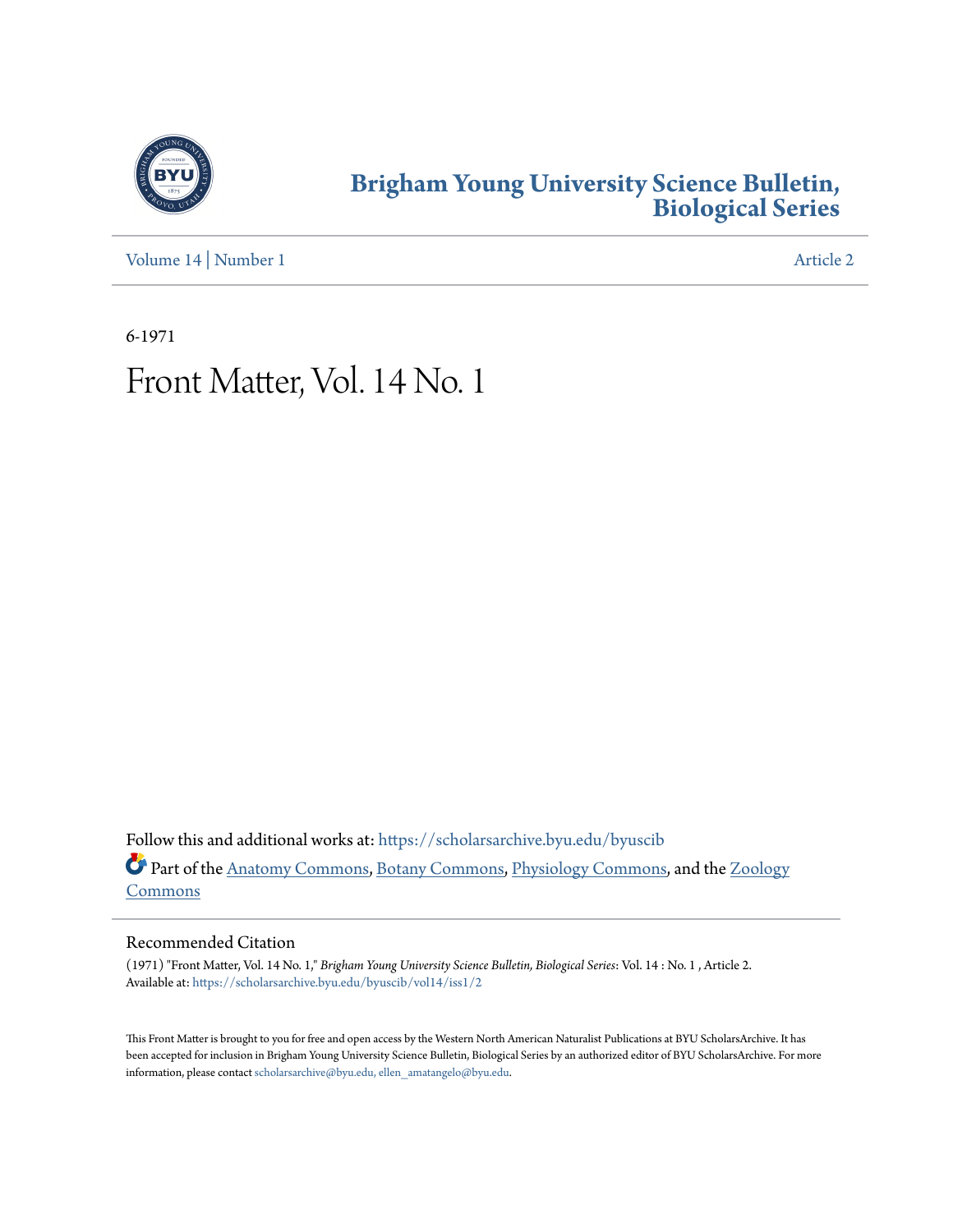

MUS. COMP. 2001 LIBRARY,

OCT 29 i371

Brigham Young University Science Bulletin

HARVARD **UNIVERSITY** 

# THE MYOLOGY OF SCELOPORUS C. CLARKI BAIRD AND GIRARD (REPTILIA: IGUANIDAE)

by

D. M. Secoy



BIOLOGICAL SERIES — VOLUME XIV, NUMBER <sup>1</sup> JUNE 1971